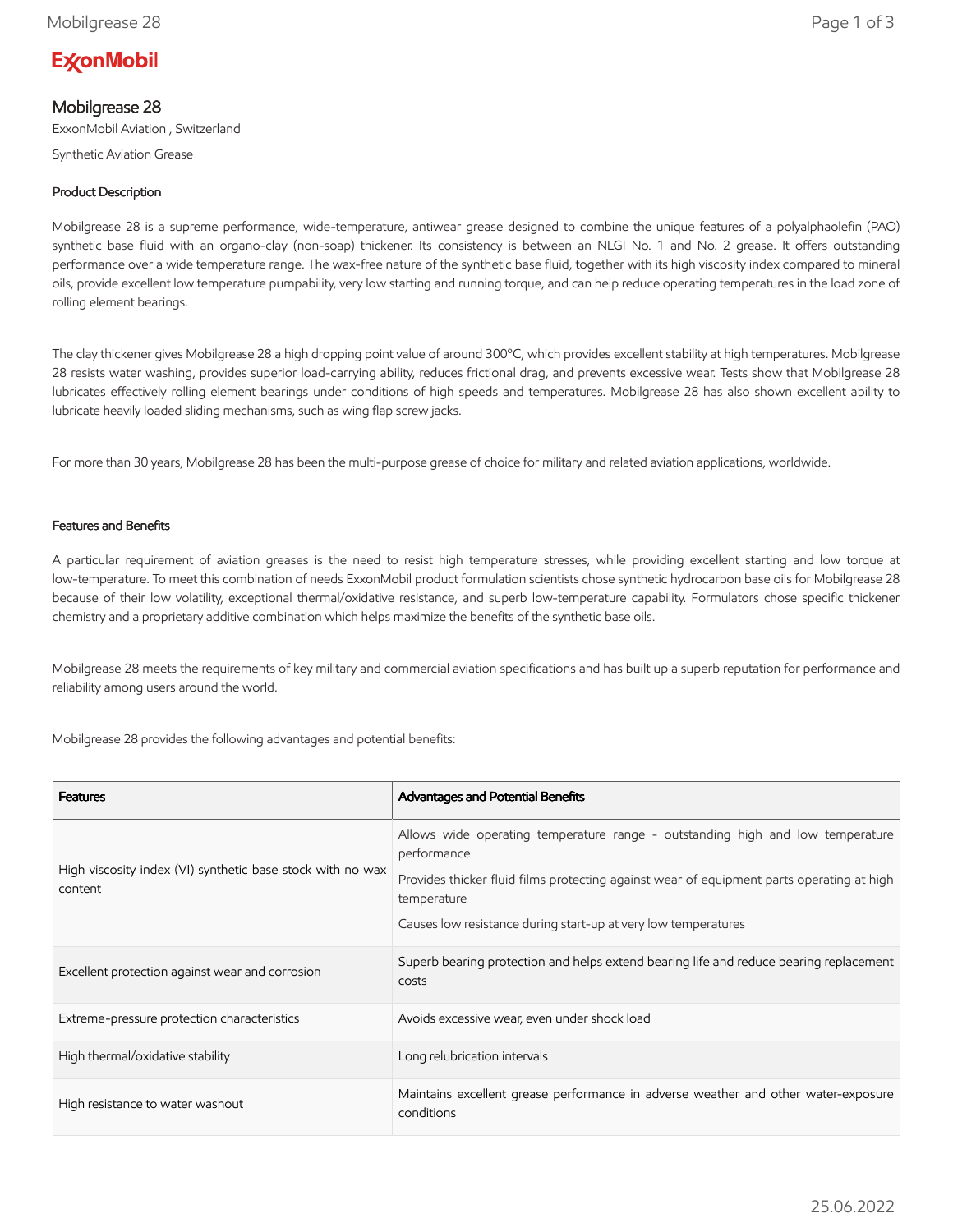## Mobilgrease 28 Page 2 of 3

## Applications

Mobilgrease 28 is designed for the lubrication of plain and rolling bearings at low to high speeds, and splines, screws, worm gears, and other mechanisms where high friction reduction, low wear, and low lubricant friction losses are required. The recommended operating temperature range is -54ºC to 177ºC (-65ºF to 350ºF) with appropriate relubrication intervals.

Mobilgrease 28 is recommended for use in landing wheel assemblies, control systems and actuators, screw jacks, servo devices, sealed-bearing motors, oscillating bearings, and helicopter rotor bearings on military and civil aircraft. Subject to equipment manufacturer approvals, it can also be used on naval shipboard auxiliary machinery and where superseded specifications MIL-G-81322 (WP), MIL-G-7711A, MIL-G-3545B, and MIL-G-25760A are recommended.

Mobilgrease 28 is also recommended for industrial lubrication, including sealed or repackable ball and roller bearings wherever extreme temperature conditions, high speeds, or water washing resistance are factors. Typical industrial applications include conveyor bearings, small alternator bearings operating at temperatures near 177ºC (350ºF), high-speed miniature ball bearings, and bearing applications where oscillatory motion, and vibration create problems.

Mobilgrease 28 is qualified by the U.S. Military under Specification MIL-PRF-81322, General-Purpose, Aircraft, and Specification DOD-G-24508A (Navy) for shipboard auxiliary machinery. It is a U.S. Military Symbol WTR and NATO Code Number G-395 grease.

#### Specifications and Approvals

| This product has the following approvals: |
|-------------------------------------------|
| NATO G-395                                |
| MIL-PRF-81322G                            |
| MIL-PRF-24508B                            |

#### Properties and Specifications

| Property                                                                                             |                 |
|------------------------------------------------------------------------------------------------------|-----------------|
| Grade                                                                                                | <b>NLGI 1.5</b> |
| Base Oil Viscosity of Greases @ 100 C, mm2/s, AMS 1700                                               | 5.7             |
| Base Oil Viscosity of Greases @ 40 C, mm2/s, AMS 1697                                                | 29.3            |
| Bomb Oxidation, Pressure Drop, 100 h, kPa, ASTM D942                                                 | <b>PASS</b>     |
| Color, Visual                                                                                        | Dark Red        |
| Copper Strip Corrosion, 24 h, 100 C, Rating, ASTM D4048                                              | 1B              |
| Dirt, # particles 25u to 74 u, FTM 3005                                                              | Pass            |
| Dirt, # particles 75u or larger, FTM 3005                                                            | $\mathbf{0}$    |
| Dropping Point, °C, ASTM D2265                                                                       | 307             |
| Evaporation Loss, 22 h, 177 C, mass%, ASTM D2595                                                     | 6               |
| Falex Block on Ring Oscillating Wear Scar, 35k cycles, 90 deg angle, Al/bronze block, mm, ASTM D3704 |                 |